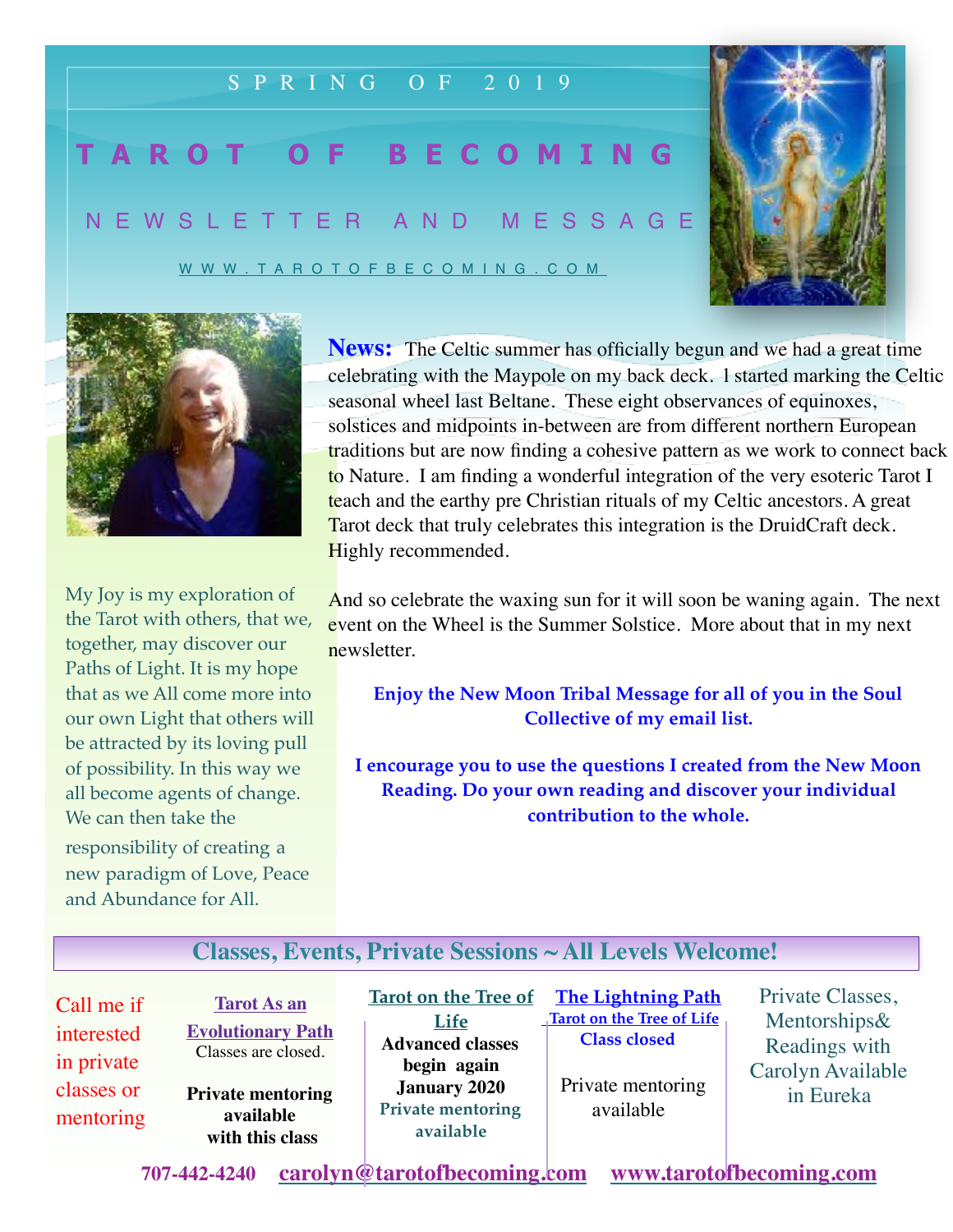### www.tarotofbecoming.com and the Lorentz Summer 2012 is a state of the Lorentz Summer 2012 is a state of the Lo



# Message for the New Moon of April, 2019

What does it mean to be a clear channel? A channel for what? We would say emergence. The emergence of your essential Being. Who you truly are. Channel is a word that helps the mind understand that it is clearing a pathway for something else to come through. Like the channeling of water, creating room for a swamp to flow again. "Swamp" is a great word for the seeming stuckness that many of you may feel with the old paradigm, that is, the old way of doing and being in this reality. Many of you ask, how to change my circumstances? How to change the politics? We would say first create a clear channel within yourself. For you, as human, are a unique vessel which can bring forth and express Cosmic Source in a myriad of ways as you communicate

with each other through speech and writing, music, film, art, dance, sex… countless ways of communication…

You become this vessel for Cosmic Mind when you still yourselves and open up to What Is. You become a channel when you allow the constrictions of the human mind to fall away. When you ask for inspiration as you speak or write. When you ask for clarity. As you open yourselves, what you may first get are what you would call "feelings." Feelings are the messages of Source. Feelings are like water and need to flow or they get stuck and you become a "swamp". Yes, a swamp can be a place of great beauty on the earthly plane but what happens when it is in the human psyche? What happens when you are caught in the "quick sand" of the repression of memory and feeling? When you are "bogged down" by the stories of the past? We are smiling at all these words you have for

being stuck in very wet places. This wetness is nurturing as water is to a plant but it needs to flow as a channel to clear itself of the silt, to find its way to the stream, the river and finally to the great ocean of the Oneness of Being. And, as the mud and silt drops to the bottom and the waters begin to clear, what do you then begin to Know? What comes to the surface? Might we say, Joy? Possibility? Energy? Hope? Peace? And what use are all these lovely words you may ask. We would say these words are the simple clarity of Divine energy which can radiate out to all, creating the perspective of Joy, Hope and Possibility. When a majority of humans are radiating these feelings, and we would add the word, Love, the world changes. The cleansing water of this flowing Light of who you Truly Are irrigates and nurtures change in a positive direction. And yes, this may be all you can do right now. For you, as thought oriented creatures, are not in control. You are co-creators and it is time to flow with the current of the Greater Creator. It is time to clear the channel of your mind's swamp so that your unique Self can flow, for your Beauty and Gifts are needed Now. Get out of your swamp of control. Allow the flow. Let what would muddy your mind fall to the bottom and begin to see clearly. Follow Light. Follow Joy.

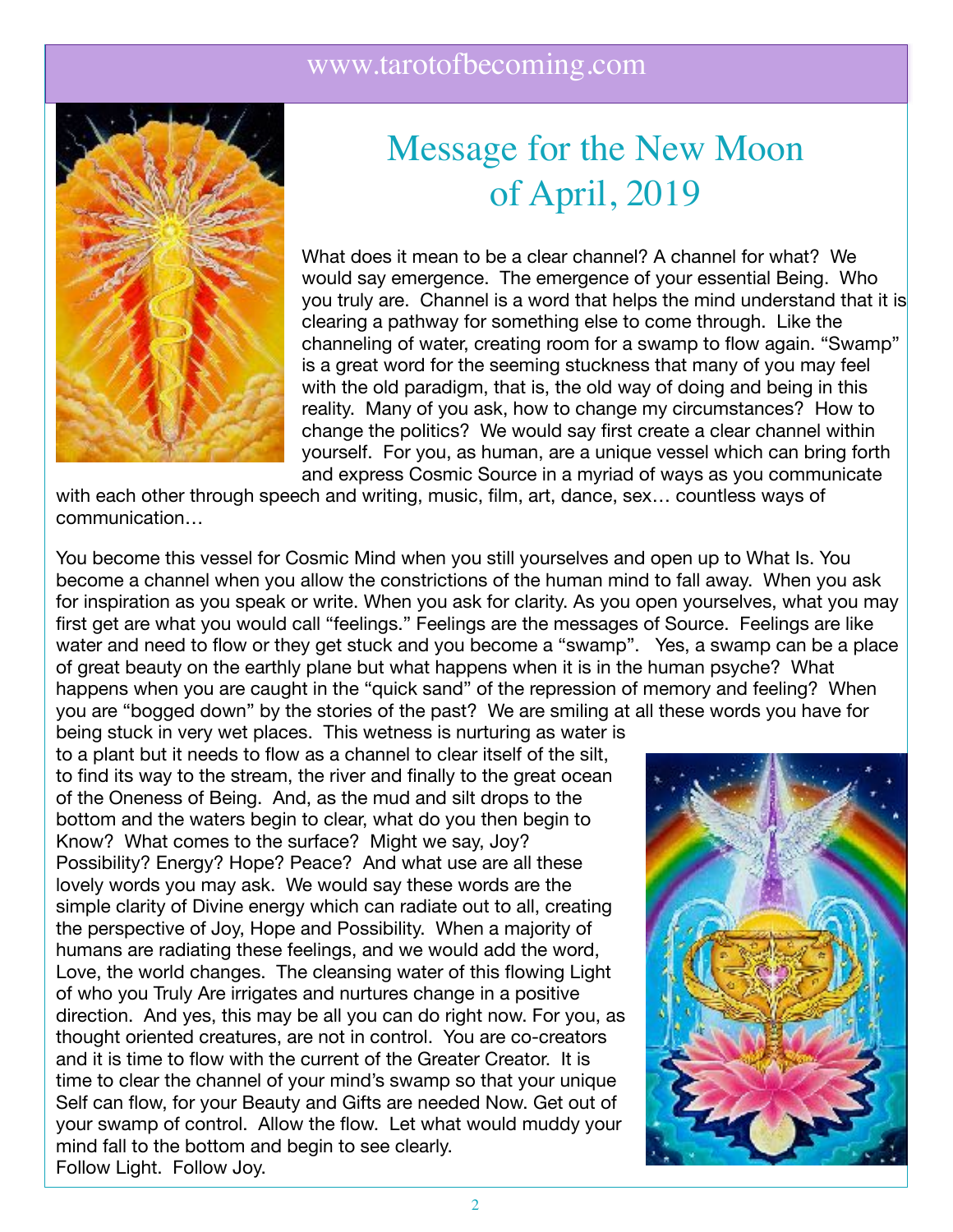**New Moon Reading Questions** 

**I ask what We, as a collective of souls, can learn from the message I received**



## **Reading for the Tribe for the New Moon of May, 2019**

**Card One A card to represent this email collective's "swamp" right now.** 

**Card Two What specifically might be "bogging" us down?** 

**Card Three How to allow the constrictions of our mind to fall away?** 

**Card Four What might we Feel when the silt and mud fall away?**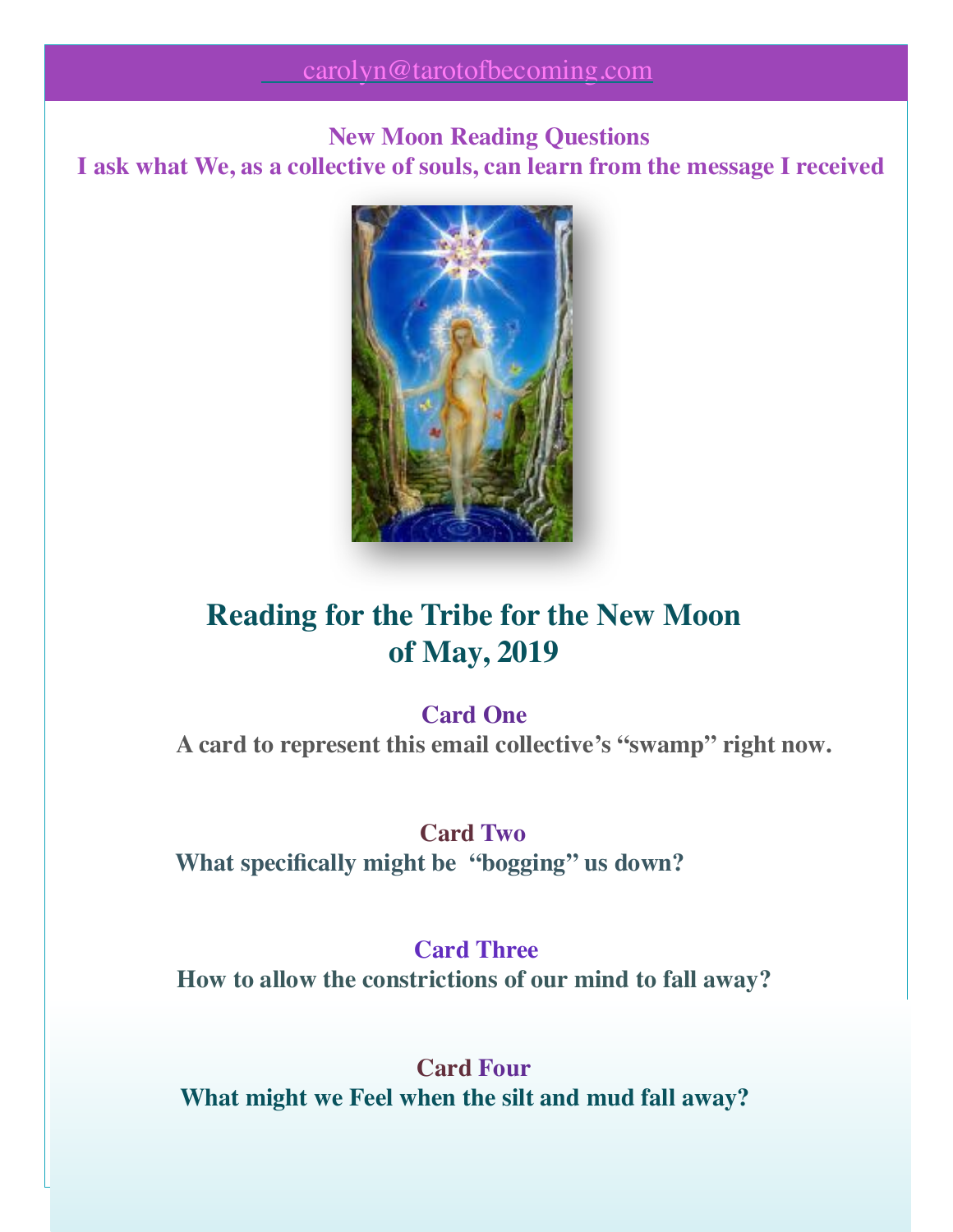

#### **Cards One A card to represent this email collective's "swamp" right now.**

Well, the **Nine of Swords** is definitely the mind "swamped." Pain, confusion, old stories, total overwhelm of the mind. OMG! What to do? We are sensing a loss of control which puts our minds into high gear. (-: Whenever the **Nine of Swords** appears in a spread with a student or client, I always say, "Congratulations! You are ready to deal with some old pain." There is tremendous opportunity here if we can presence ourselves and truly "see" what is happening. Look at all the movement in the background of this card, the golden auras of the sword hilts. There is opportunity here if we can wake up! and see beyond the nightmare to the Greater Mind's vision.

### **Card Two What specifically might be "bogging" us down?**

My immediate hit when I saw this card, was our need to be happy. The **Nine of Cups** is called the card of Happiness. But, what does happiness mean? As long as things are going our way, its pretty easy to be happy. But what about when we turn on the news, lose a loved one or our job or things don't work out as we expected, Or… Or… The many distractions of human existence can easily get in the way of being "happy." Look at these two Nines of the mind and heart. Opposites it would seem, but in this spread we see our manic reactive selves. We either feel great or not. We can either handle it or not. It's good or it's bad. This bouncing back and forth keeps us from being Present with What Is and so unable to channel what can be. If we could sit between having to have happiness or being in our suffering, we could go with the flow of just being present and maybe channel Peace. (-:

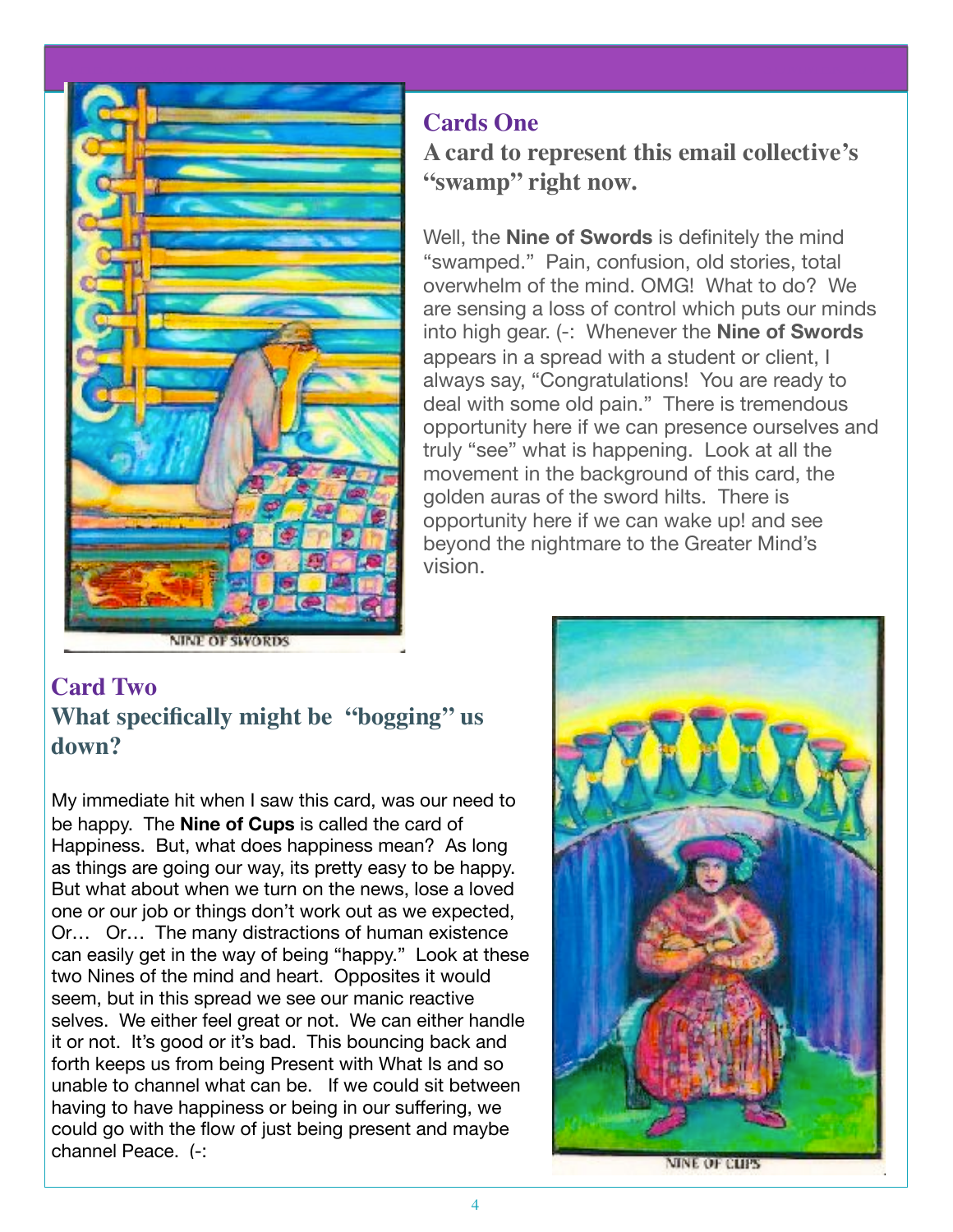

### **Card Three How to allow the constrictions of our mind to fall away?**

Love that we got a mind card, the **Three of Swords**, to answer this question. When you look at this card, what does it tell you about dealing with your mind when it wants to create havoc? Looks to me like surrounding it with Love. To look at your circumstances through the lens of your Heart. Yes, those rose tinted glasses. Notice this Heart is pierced which brings us to Feeling. Yes, let your heart be pierced and then allow the flowing of Feeling Feeling Feeling Then be curious as to where this might take you…

**THREE OF SWORDS** 

### **Card Four What might we Feel when the silt and mud fall away?**

Honest to God, I do not choose these cards. I ask the question and draw them, eyes closed. The **Six of Wands** is the best possible outcome, for what we Feel is Victorious. The figure on horseback is our Higher Self, who sees the bigger picture and understands that it all has purpose. This aspect of Us ventures forward with great confidence and Trust as it aligns with a the Greater Mind for the greater good of all. So when we are "bogged down" by our minds, **Nine of Swords,** thinking we should be "happy", **Nine of Cups**, it might be time for us to truly Feel, to cut through the pretense and let the Feelings flow, **Three of Swords** so that we can see the clear channel ahead of Us, **Six of Wands.** 



**SIX OF WANDS**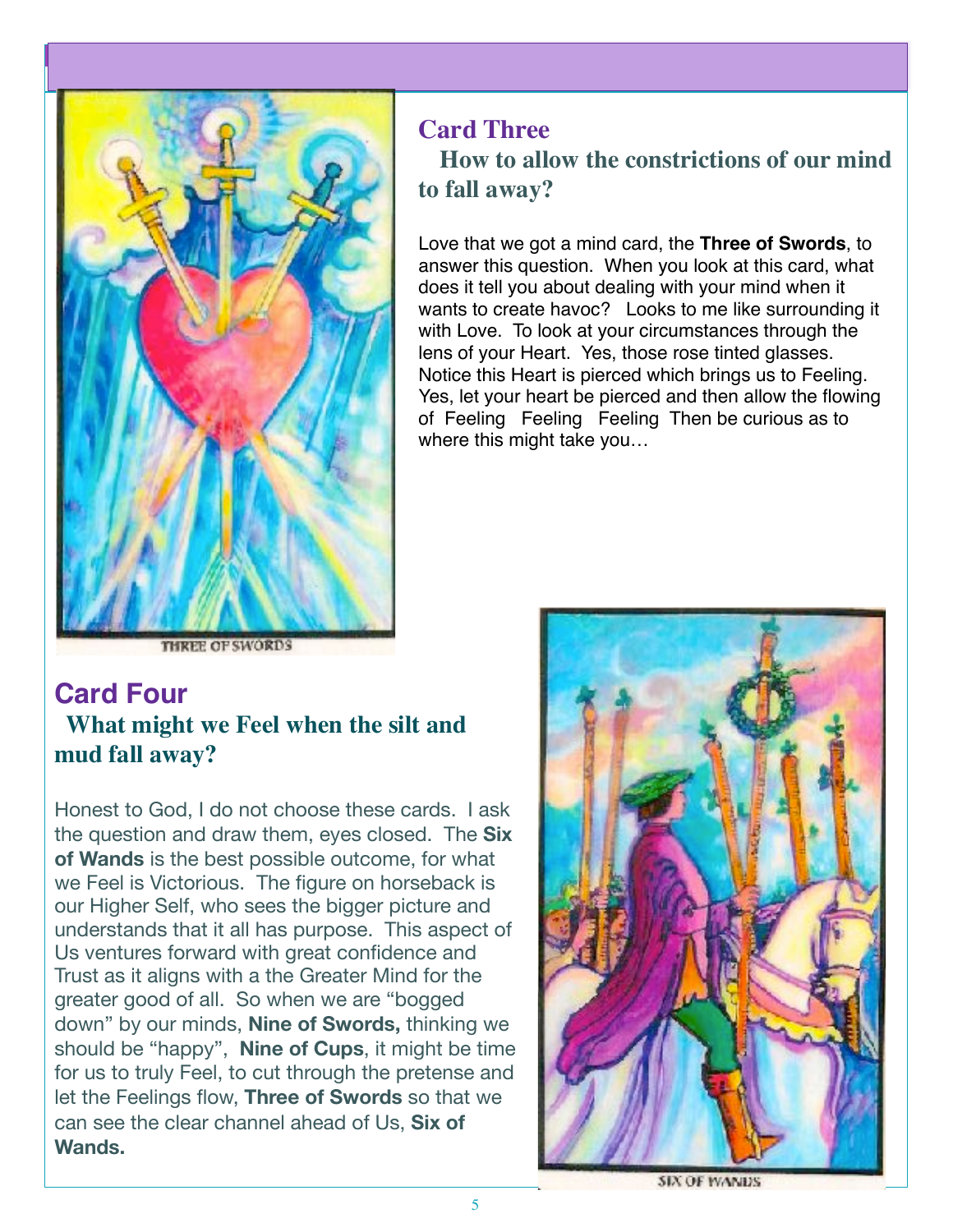### www.tarotofbecoming.com and the Lorentz Summer 2012 is a state of the Lorentz Summer 2012 is a state of the Lo

**Now it's your turn. Do this month's reading for yourself to see where you, as an individual, can contribute to the whole.**

> As always I welcome your ideas, questions and comments.



website: **[www.tarotofbecoming.com](http://www.tarotofbecoming.com)**

email: **carolyn@tarotofbecoming.com**

**[www.facebook.com/Tarot-of-Becoming](http://www.facebook.com/Tarot-of-Becoming)**

**707-442-4240**

The Tarot cards featured in my Tarot readings can be purchased here: **The Illuminated Tarot** http://www.soul-guidance.com/ **The Star Deck** [www.cathymcclelland.com](http://www.cathymcclelland.com) **The Thoth Deck**  www.amazon.com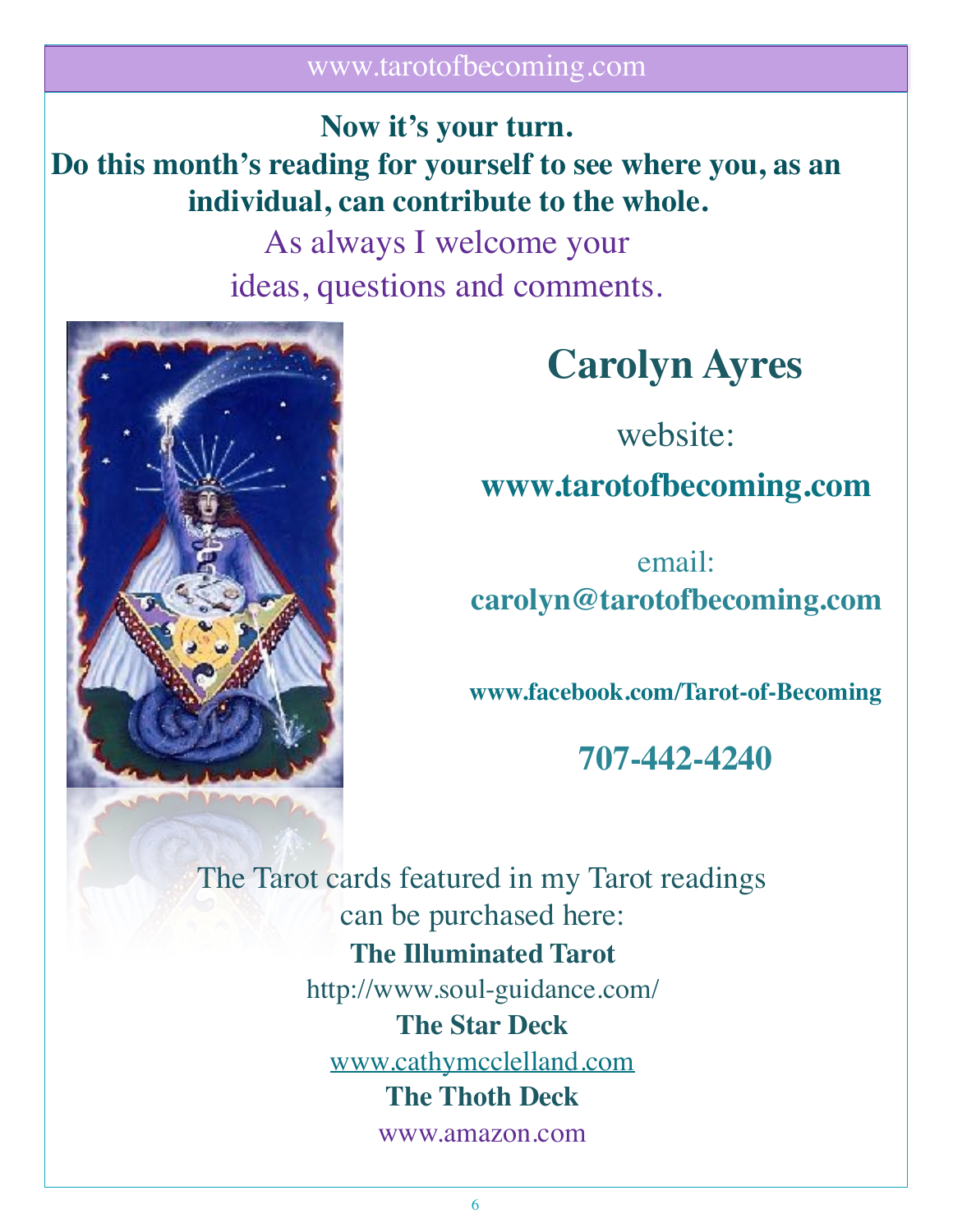$\overline{7}$